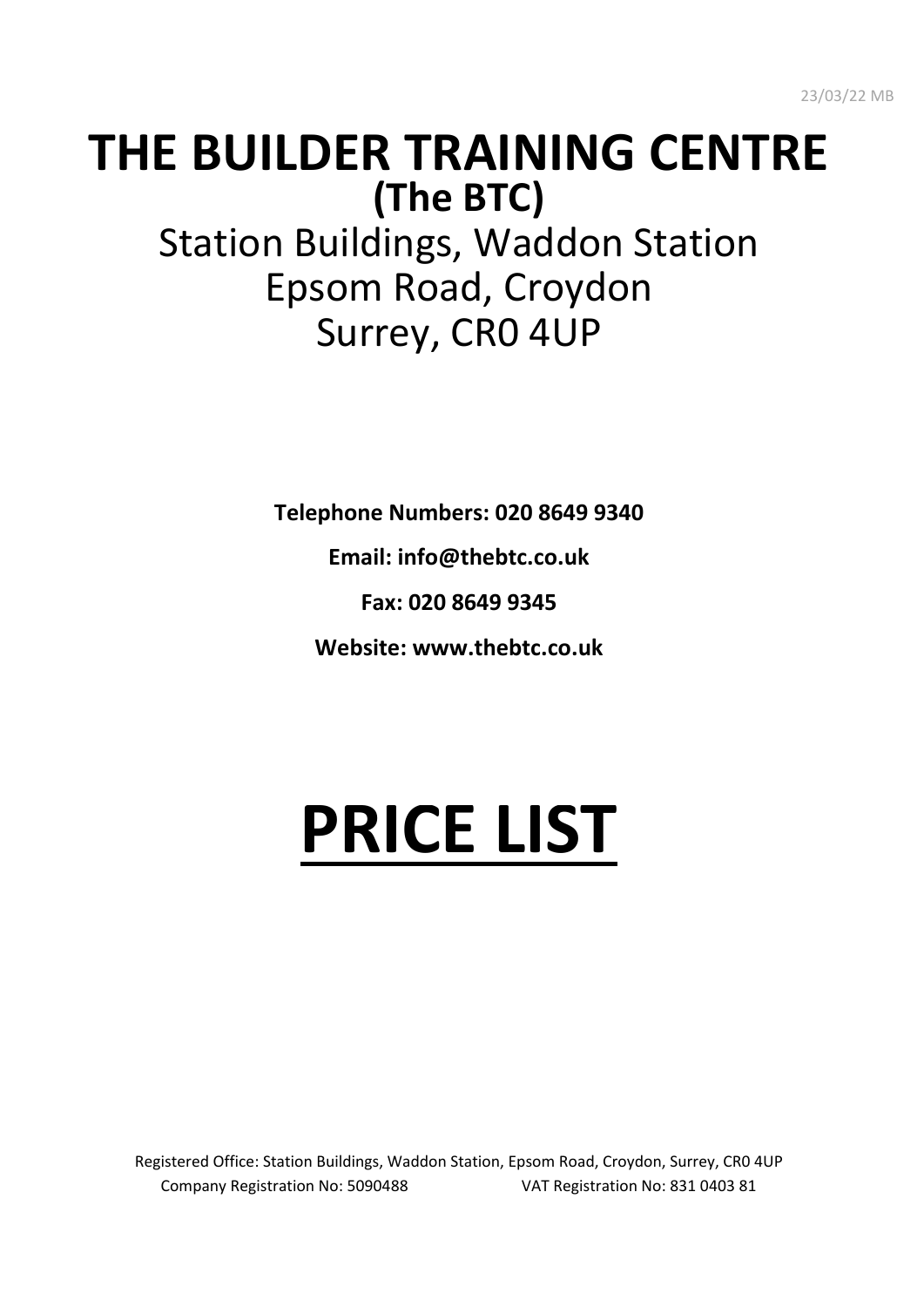| No. of<br>Days | Course                    | Availability | Price<br>(inc vat) | <b>Deposit</b><br>Required | <b>Aditional Information</b>                                              |
|----------------|---------------------------|--------------|--------------------|----------------------------|---------------------------------------------------------------------------|
| $\overline{2}$ | <b>Home Maintenance</b>   | Weekdays     | £ 250.00           | £<br>150.00                |                                                                           |
| 5              | <b>Bricklaying</b>        | Mon - Fri    | £ 445.00           | £<br>150.00                |                                                                           |
| 5              | Carpentry                 | Mon - Fri    | £ 475.00           | $\mathbf f$<br>150.00      |                                                                           |
| 5              | <b>Advanced Carpentry</b> | Mon - Fri    | £ 495.00           | £<br>150.00                |                                                                           |
| $\overline{2}$ | Kitchen Fitting           | Weekdays     | £ 275.00           | £<br>150.00                |                                                                           |
| 5              | Plastering                | Mon - Fri    | £ 445.00           | £<br>150.00                |                                                                           |
| 5              | Plumbing                  | Mon - Fri    | £ 475.00           | £<br>150.00                |                                                                           |
| 5              | <b>Roof Construction</b>  | Mon - Fri    | £ 495.00           | 150.00<br>£                | Combine Roof Tiling and Roof Construction,<br>£960.00 for the two courses |
| 4              | <b>Roof Tiling</b>        | Mon - Thu    | £ 495.00           | 150.00<br>£                | Combine Roof Tiling and Roof Construction,<br>£960.00 for the two courses |
| 1              | <b>GRP Roofing</b>        | Weekday      | £ 175.00           | £<br>150.00                |                                                                           |
| 5              | <b>Tiling</b>             | Mon - Fri    | £ 445.00           | £<br>150.00                |                                                                           |
| 5              | <b>Tiling Advanced</b>    | Mon - Fri    | £ 495.00           | £<br>150.00                |                                                                           |

## **WEEKDAY FOUNDATION COURSES (Monday - Friday)**

#### **WEEKEND FOUNDATION COURSES**

| No. of<br>Days | Course                           | Availability                       | <b>Price</b><br>(inc vat) | <b>Deposit</b><br><b>Required</b> | <b>Aditional Information</b> |
|----------------|----------------------------------|------------------------------------|---------------------------|-----------------------------------|------------------------------|
| $\overline{2}$ | <b>Home Maintenance</b>          | Weekend                            | $£$ 250.00 $E$            | 150.00                            |                              |
| 4              | <b>Bricklaying Splitter</b>      | <b>Two Consecutive</b><br>Weekends | £ 445.00 $E$              | 150.00                            |                              |
| 4              | <b>Carpentry Splitter</b>        | <b>Two Consecutive</b><br>Weekends | £ 475.00                  | £<br>150.00                       |                              |
| 2              | Kitchen Fitting                  | Weekend                            | $£$ 275.00 $E$            | 150.00                            |                              |
| 4              | <b>Plastering Splitter</b>       | Two Consecutive<br>Weekends        | £ 445.00 $E$              | 150.00                            |                              |
| 4              | Plumbing Splitter                | <b>Two Consecutive</b><br>Weekends | £ 475.00                  | £<br>150.00                       |                              |
| 4              | <b>Tiling Splitter</b>           | <b>Two Consecutive</b><br>Weekends | $£$ 445.00 $E$            | 150.00                            |                              |
| 4              | <b>Tiling Advanced Splitter</b>  | <b>Two Consecutive</b><br>Weekends | £ 495.00                  | £<br>150.00                       |                              |
| 2              | Washing Machine Repair & Service | Weekend                            | £ 275.00                  | 150.00<br>£                       |                              |

**Full Terms and Conditions of booking can be found on our website. A copy is also available from the centre by request.**

**All Prices Correct at time of going to print**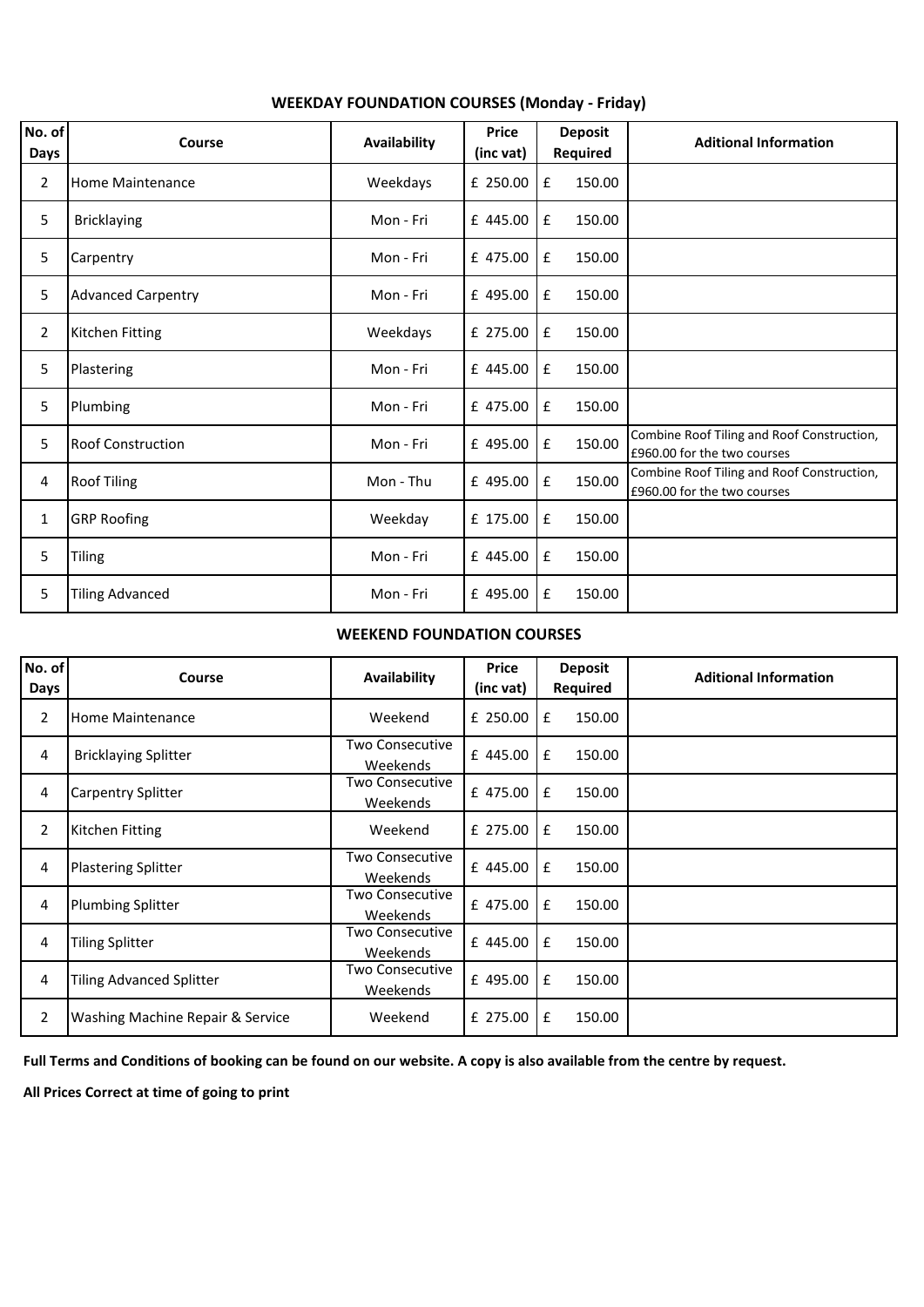| No. of<br>Days | Course                                                                | Availability                           | <b>Price</b><br>(inc vat) | <b>Deposit</b><br>Required   | <b>Aditional Information</b>                                   |
|----------------|-----------------------------------------------------------------------|----------------------------------------|---------------------------|------------------------------|----------------------------------------------------------------|
| $\overline{2}$ | 2 day Electrical Foundation                                           | Weekdays or<br>Weekends                | £ 245.00                  | £<br>150.00                  |                                                                |
| 4              | 4 day Electrical Foundation                                           | Weekdays or<br>Weekends                | £ 395.00                  | £<br>150.00                  |                                                                |
| $\overline{2}$ | <b>Electrical Inspection &amp; Testing</b><br>Foundation              | Weekdays or<br>Weekends                | £ 220.00                  | $\pmb{\mathsf{f}}$<br>150.00 |                                                                |
| 4              | Domestic Installers (inc C&G Level 3<br>(2393) Building Regs)         | Weekday or<br>Weekend                  | £ 535.00                  | 200.00<br>£                  | £520 if previously attended an Electrical<br>Foundation course |
| 1              | C&G Level 3 (2393) Building Regulations                               | Weekday or<br>Weekend                  | £ 185.00                  | £<br>150.00                  |                                                                |
| 3              | C&G Level 3 18th Edition (2382-22)<br><b>Wiring Regulations</b>       | Weekdays or<br><b>Extended Weekend</b> | £ 415.00                  | $\pmb{\mathsf{f}}$<br>200.00 | £400 if attended a previous Electrical<br>course               |
| 4              | C&G Level 2 (2392) Inspection & Testing                               | Weekdays or<br>Weekends                | £ 535.00                  | £<br>200.00                  | £520 if attended a previous Electrical<br>course               |
| 5              | C&G Level 3 (2391-50) Inspection &<br><b>Testing</b>                  | Weekdays or<br>Weekends                | £ 705.00                  | £<br>200.00                  |                                                                |
| 5              | C&G Level 3 (2391-51) Inspection &<br>Testing                         | Weekdays or<br>Weekends                | £ 705.00                  | £<br>200.00                  |                                                                |
| 5              | C&G Level 3 (2391-52) Inspection &<br>Testing                         | Weekdays or<br>Extended<br>Weekends    | £ 950.00                  | £<br>400.00                  |                                                                |
| 5              | EAL Level 3 (2625) Inspection & Testing                               | Weekdays or<br>Weekends                | £ 950.00                  | £<br>400.00                  |                                                                |
| $\overline{2}$ | <b>Advanced Inspection &amp; Testing</b><br>(3 Phase)                 | Weekdays Only                          | £ 250.00                  | £<br>150.00                  |                                                                |
| 1              | 2391/2625 Practical Pre Assessment                                    | Weekday Only                           | £ 160.00                  | £<br>150.00                  |                                                                |
| $\overline{2}$ | C&G Level 3 (2919-01) Electric Vehicle<br>Charging                    | Weekdays                               | £ 345.00                  | 200.00<br>£                  |                                                                |
| $\overline{2}$ | C&G Level 3 (2377-77) PAT Testing In-<br>Service Inspection & Testing | Weekday Only                           | £ 385.00                  | £<br>200.00                  |                                                                |
| 2              | Washing Machine Repair & Service                                      | Weekend                                | £ 275.00                  | £<br>150.00                  |                                                                |

#### **ELECTRICAL FOUNDATION & ELECTRICAL ADVANCED COURSES AND ELECTRICAL QUALIFICATION COURSES**

#### **ALL COURSE PRICES INCLUDE THE USE OF TOOLS AND MATERIALS**

**STEEL TOE CAPPED FOOTWEAR** must be worn throughout the course, for your own safety as well as Health & Safety regulations. If you do not have them already, we supply them for a price of £20.00 per pair

#### **A non-refundable deposit/s is required to reserve your place/s.**

**Any remaining balance payment/s is due any time before you commence your course.**

#### **ACCOMMODATION IN CROYDON**

A choice of accommodation is available in the area. Please contact the centre for further details or visit our website, www.thebtc.co.uk